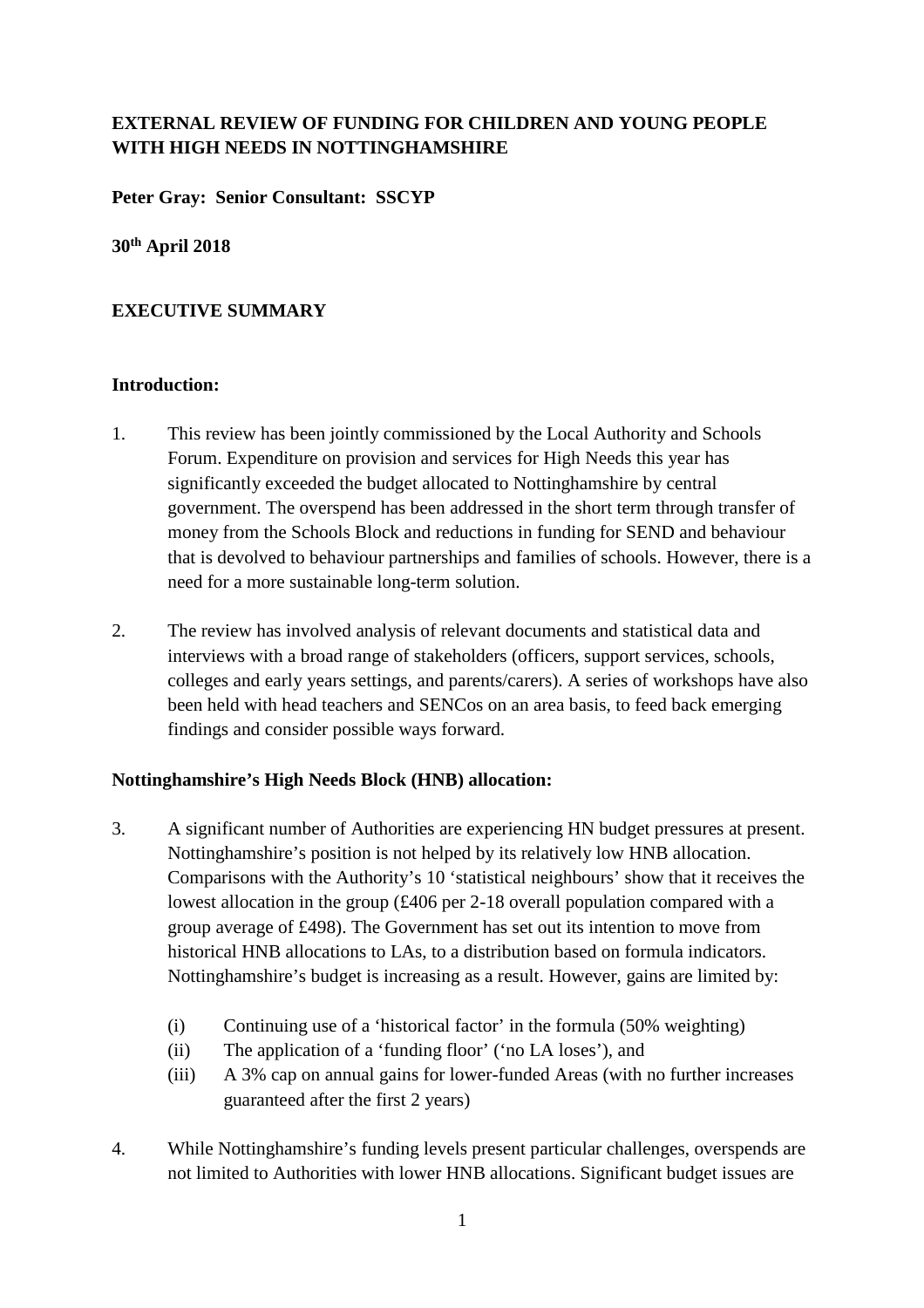also being experienced, for example, by Kent (the highest funded LA in the group) and by Lancashire and Staffordshire (both funded at average levels).

## **Main areas of overspend:**

- 5. The main sources of the overspend in Nottinghamshire are:
	- (i) The significant rise in spend on placements in the independent/non-maintained (INM) special school sector (from **£3.84m** to nearly **£10m** between 2014/15 and 2017/18)
	- (ii) Increased spend on mainstream pupils with high level needs (HLN): (from **£4.2m** in 2015/16 to **£5m** in 2017/18)
	- (iii) Increased spend on provision for students with HN in FE colleges (from **£3.44m** in 2014/15 to **£5.37m** in 2017/18)
	- (iv) Increased spend on placements in state-funded special schools (from **£19.94m** in 2014/15 to **£21.45m** in 2017/18)
- 6. Some of those interviewed argued that the rise in INM spend was due to insufficient numbers of places available in Nottinghamshire's state-funded special schools. Creating more local capacity would, in their view, help achieve better value for money. The Authority has already taken some steps to address this issue.
- 7. However, this review indicates a more complex picture. Analysis of spend in the most similar LAs in the comparator group shows that Lancashire and Staffordshire have significantly more special school places than Nottinghamshire but are still experiencing growth in INM admissions and substantial overspends. On the other hand, Derbyshire (also average HNB for the group) has a similar number of special school places but more limited budget pressures.
- 8. Analysis of the age profile of Nottinghamshire pupils in INM special schools shows that nearly half are post 16. This suggests that increase in spend on these kinds of placements is also related to a greater level of 'staying on'. The extension of statutory duties from 16 to 25 has increased parental expectations that provision will continue, and independent/non-maintained providers are increasingly encouraging parents/ carers to take up this option.
- 9. Numbers of students with statements/EHCPs at post 16 have risen across the board, not only in INM schools but also in FE colleges (mainstream and specialist), mainstream school  $6<sup>th</sup>$  forms and state-funded special schools (increase from 207 in 2015 to 286 last year). Numbers in specialist colleges (mainly Portland) have risen from 64 to 162 in a similar period.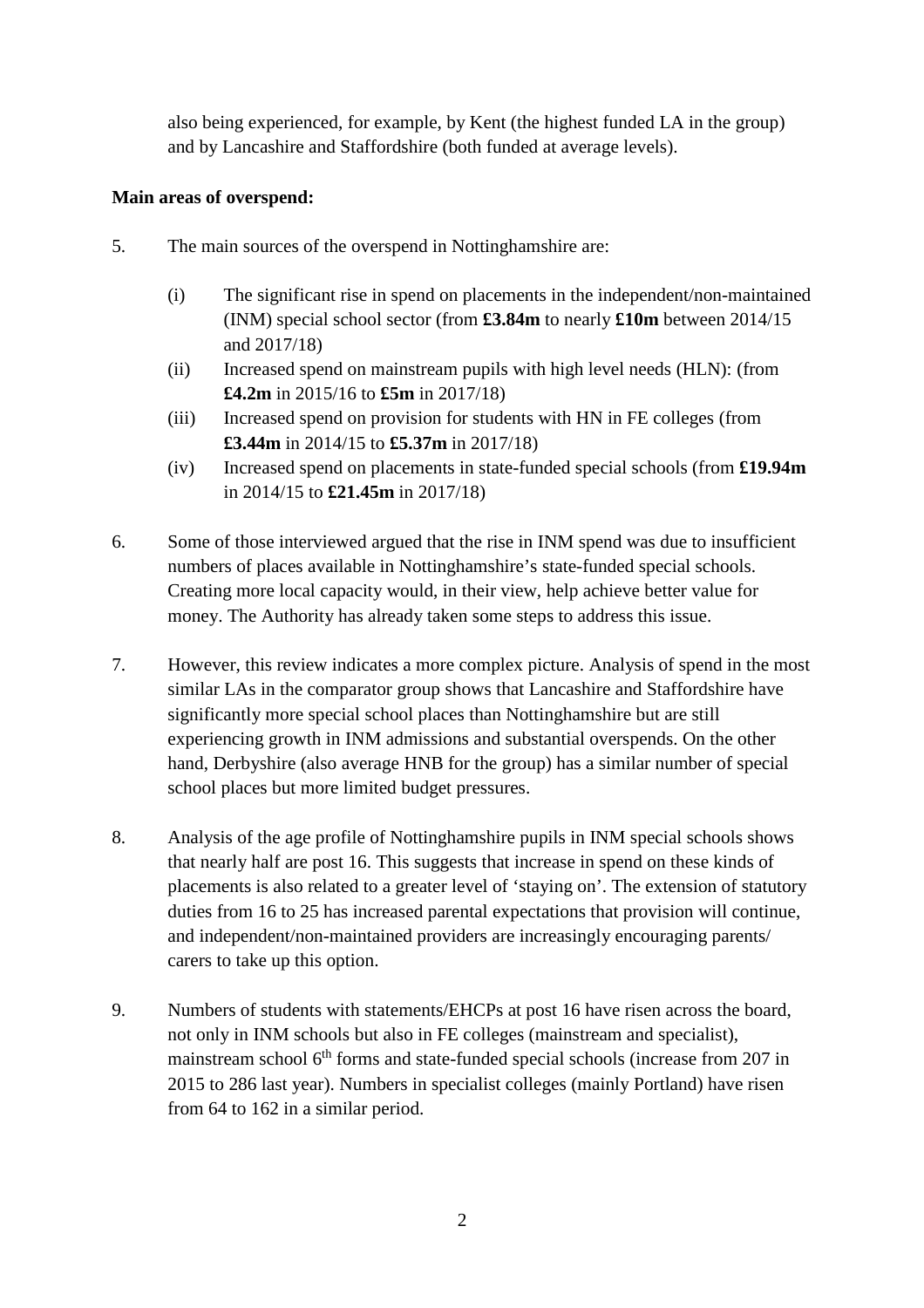#### **Increase in needs?**

- 10. A number of those interviewed reported an increase in numbers of children and young people with High Needs and in the complexity of their difficulties. Particular areas of concerns were the numbers of children with autistic spectrum disorders (ASD) and challenging behaviour, and those with mental health issues. Schools and settings were also finding it more difficult to meet some needs because of staffing pressures and increased national demands to meet expected attainment thresholds.
- 11. Numbers of children and young people with statements/EHCPs have increased significantly over the last two years (from **1844** in 2015 to nearly **2500** in 2017). A substantial proportion of this increase can be attributed to post 16 students (rising from 419 in 2015 to 914 in 2017). This is partly due to the extension of the EHCP system to the FE college sector.
- 12. There has been some growth in numbers of pupils with statements/EHCPs in mainstream schools (from 468 to 617 over a two-year period). This is difficult to explain given the nature of Nottinghamshire's mainstream SEND resourcing system. Discussions with parents/carers suggested some concerns about the nature and robustness of the current 'mainstream offer', with a need for a greater level of specification/statutory entitlement to ensure their children's needs were being met. In the area workshops, schools expressed some frustration about the increased level of statutory assessment which, in their view, led to a higher workload for busy professionals, with limited additional value.
- 13. There has been an increase in the number of new statutory assessment requests from 392 per year in 2013/14 to 511 in 2016/17. Only around 20% of these have come from schools (70% from parents/carers). In 2016/17, less than 50% of requests led to EHCPs,
- 14. The review suggests a number of reasons for this increase, including the impact of the national SEND reforms and social media on parental expectations, and the tendency for this option to be recommended by other professionals (Health/Social Care) who are sometimes unfamiliar with Nottinghamshire's SEND resourcing approach.
- 15. The level of statutory assessment activity has a high administrative cost which can divert effort and capacity away from meeting children's educational needs. Interviews with parents/carers indicated the need for better partnership and communication in some schools/settings so that problems can be addressed more collaboratively/flexibly without recourse to statutory safeguards.
- 16. While all schools/settings are facing increased pressures, the review suggests a level of variability in the priority given to meeting SEND in comparison to other demands and in schools' own capacity (staffing/skills and confidence/organisation). This is a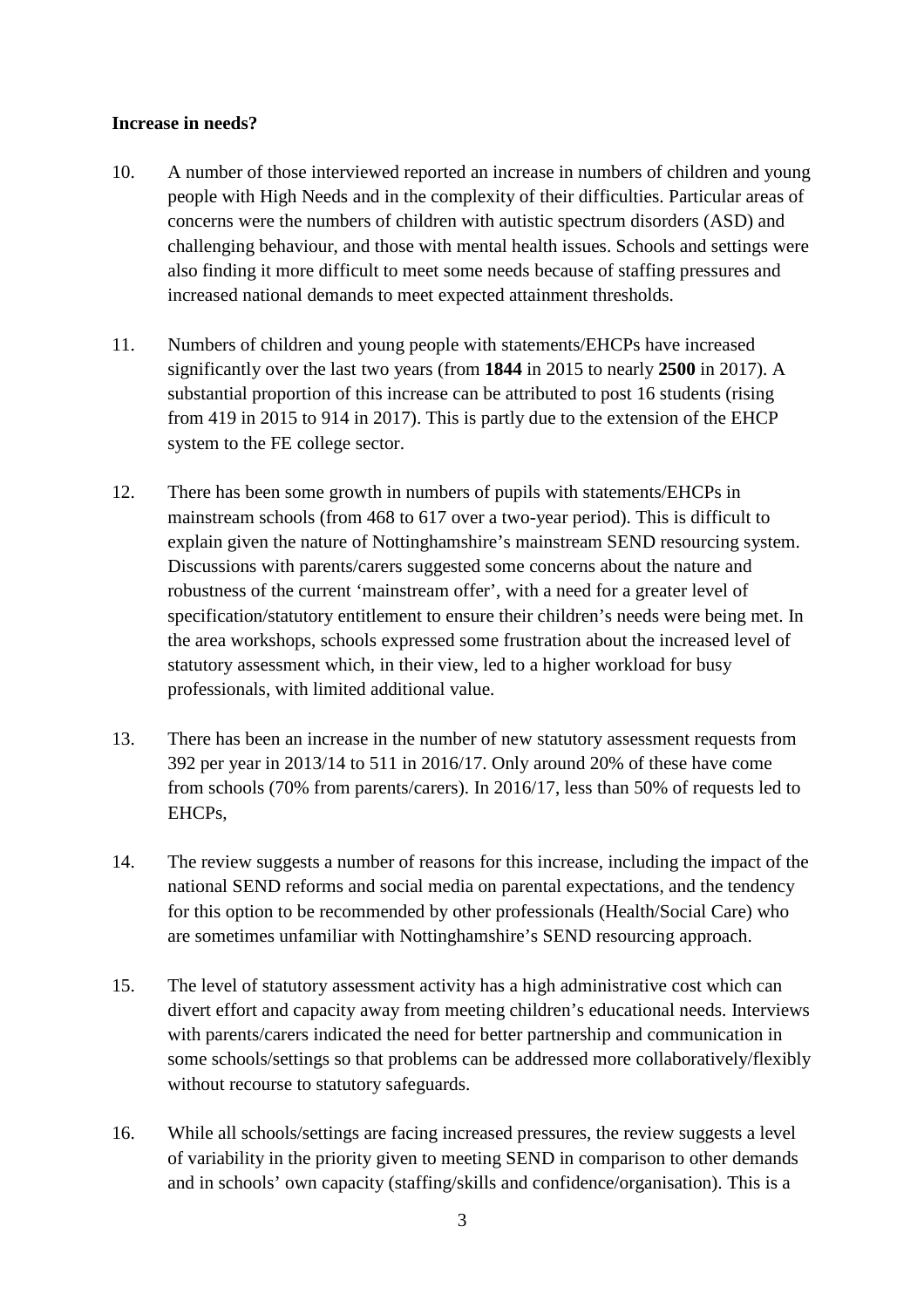particular issue in relation to children with ASD who now account for nearly 40% of the overall EHCP population.

17. The review also includes a breakdown of HN spend by Area of the county. This shows some significant differences in levels of usage of different types of provision, even levels of need are taken into account.

#### **Ways forward**

18. The review makes a number of recommendations that build on the analysis undertaken. These include the following:

### *Nottinghamshire's HNB allocation: case for an increase*

19. The Authority should present a specific case to the DfE for a more substantial increase to its HNB allocation, given that it is still considerably less-well funded than many of its comparators. This should be in addition to any more generalised case for funding increases being made through national organisations (Local Government Association; Association of Directors of Children's Services). Nottinghamshire has traditionally been well-regarded by the DfE for its innovative systems and practice. By contrast to some other higher spending Authorities, it has managed SEND well and should not be penalised for this success.

#### *Reducing reliance on high cost placements in the I/NM special school sector*

- 20. The Authority should conduct a more detailed analysis of reasons for recent I/NM placements in order to clarify needs that cannot currently be met in local provision. It should examine carefully what developments are needed to strengthen local alternatives, so that these have the maximum impact.
- 21. It should undertake a detailed review of EOTAS provision in order to assess quality and sufficiency of educational access, as there is evidence that any inadequacies here can lead parents/care to explore other higher cost alternatives. Implications should be discussed with services and schools.
- 22. Services should give priority to working with schools/settings to identify at an early stage cases where placements in I/NM schools are being discussed and considered. Parents/carers should be made aware of the alternative options and the benefits of local inclusion.
- 23. The Authority should continue to ensure that any proposals for I/NM placements are checked and validated at a senior officer level, with the opportunity to consider other (funded) alternatives where possible.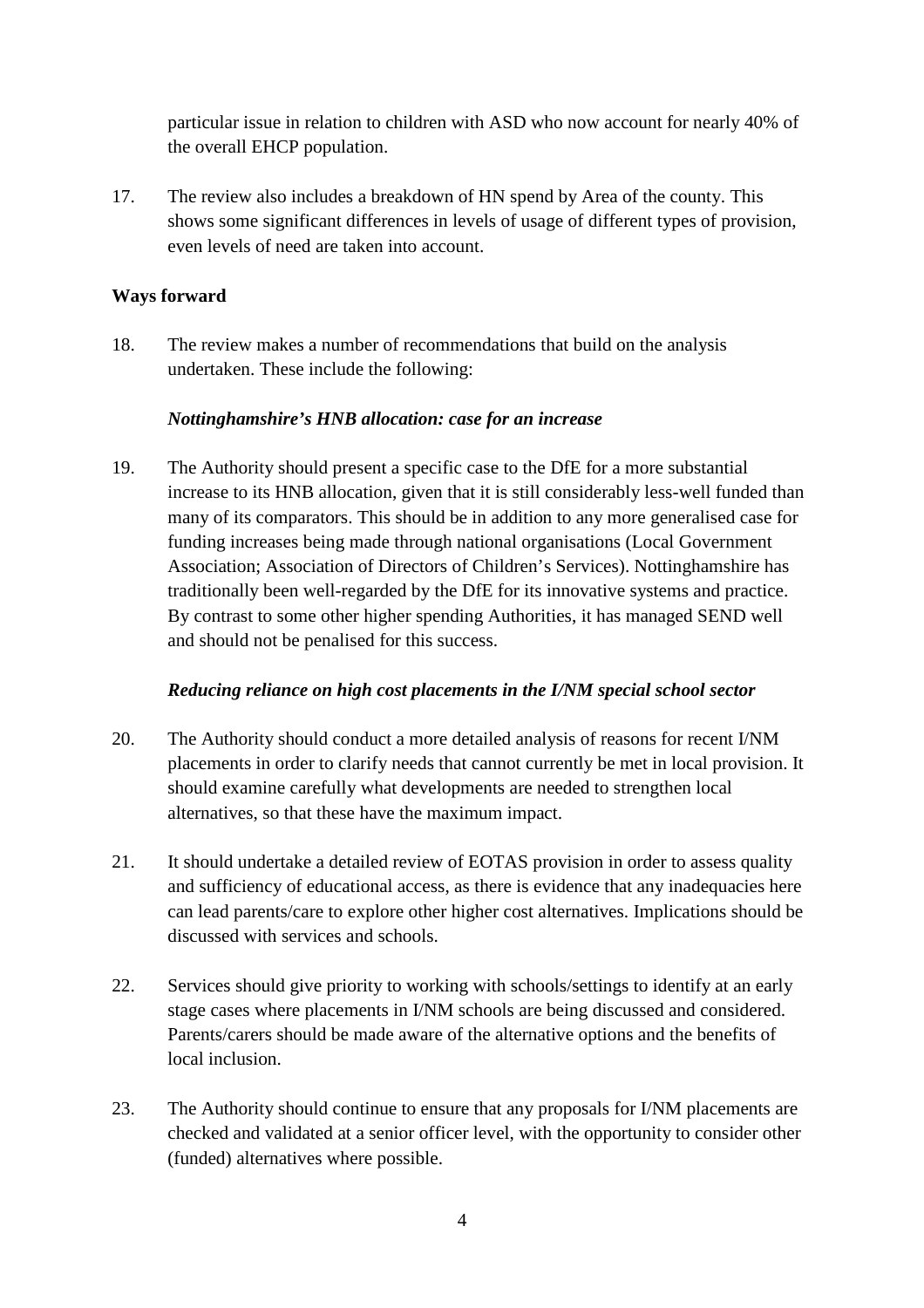- 24. More active reviews of pupils currently place in I/NM special schools should be carried out at key points of transition.
- 25. Further work should be undertaken to strengthen procurement processes to help control costs of existing/new placements, drawing on the new commissioning framework being developed across the East Midlands Region.

#### *A more focused strategy for local management of HN spend*

- 26. The Authority should identify a small group of officers with responsibility for HN strategy development and implementation. This should be overseen by a member of the Children's Services Senior Leadership Team, with a clear mandate and terms of reference. There should be a link to the SEND Accountability Board, so that this can be informed by and contribute to developments.
- 27. A specific subgroup should be formed for Post 16, encompassing school as well as college provision. There should be an emphasis on ensuring positive and inclusive local pathways, with specialist provision being reserved for pupils/students with the more complex/significant needs. There should be a stronger focus on progression and value.
- 28. Consideration should be given to the development of District strategic groups, involving representatives from schools, to review local HN spend and look at ways of achieving best value. Groups could be involved in shaping local provision to help meet needs within the indicative budget for each Area. There was positive support for this suggestion at the Area schools discussions, with the recommendation that groups should be more formally aligned to existing Area Heads meetings and well-connected to Schools Forum.
- 29. The Authority should further develop its management information and reporting systems in order to provide a more regular and ongoing picture of placement trends and HN spend, at both county and Area level.

### *Local area decision-making*

30. Consideration should be given to a move to an Area decision-making model for allocation of additional funding to mainstream schools. This would involve a twostage process, with initial moderation at family of schools level and final decisions made by an Area Panel composed of family SENCos and support service/officer representatives. HLN and AFN funding would be combined into a single Area budget based on DfE HN indicators.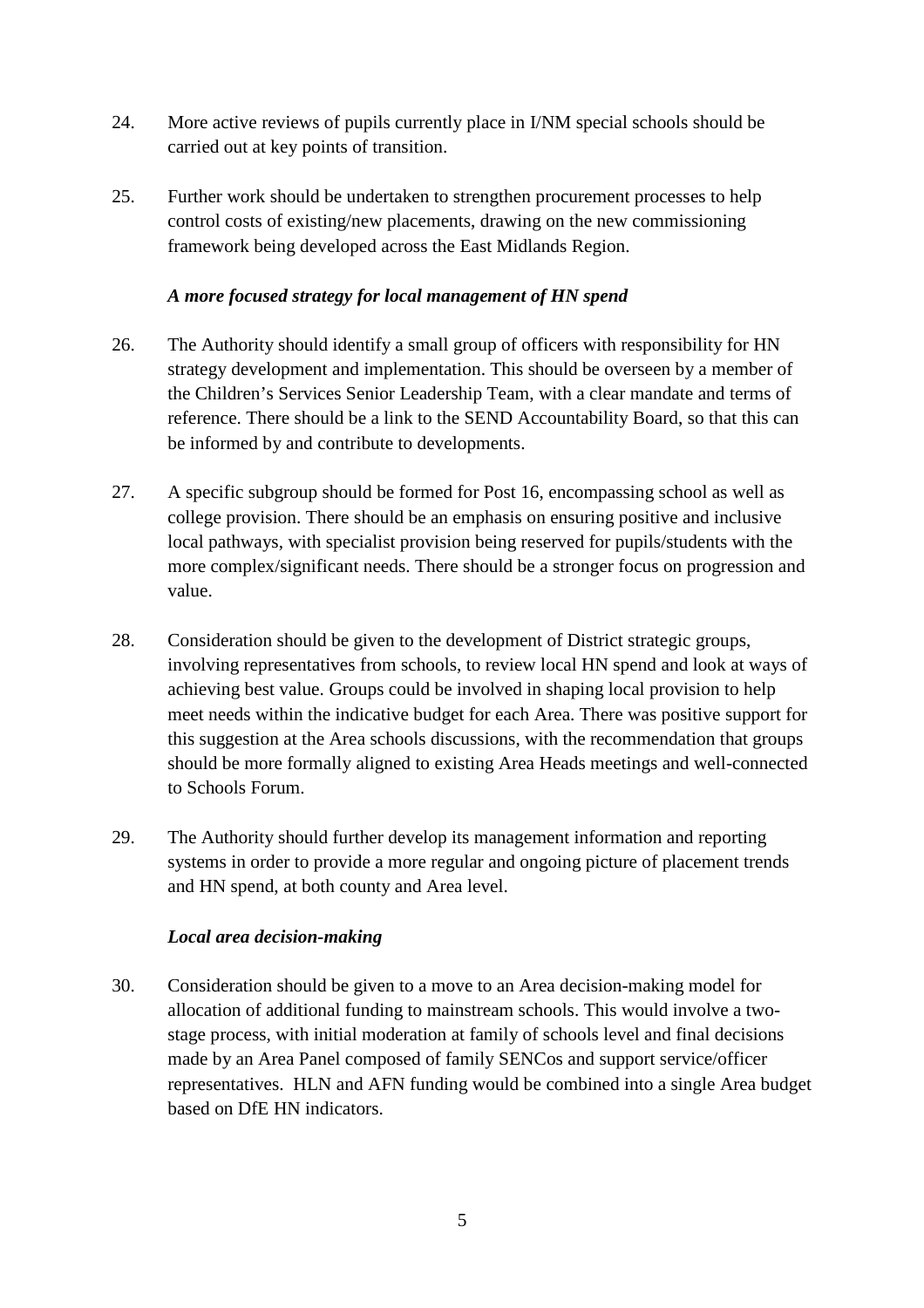- 31. This model would help ensure a more consistent focus of HN funding on pupils with exceptional needs and promote more common thresholds/expectations across families and schools in the Area.
- 32. Family SENCos would continue to play a key role in this process and would need to be funded accordingly, with a common core job description.
- 33. The Authority should review its current SEND casework structure. This should include officers with relevant educational experience who could attend Area Panels and be a point of communication with other administrative colleagues in the County team.
- 34. Again there was positive support for these proposals at the Area schools discussions.

### *A more consistent high quality mainstream offer*

- 35. The Authority should develop a more systematic approach to school improvement in the SEND area. There should be a clearer and agreed quality assurance framework which would help identify and disseminate good/outstanding practice and provide clearer evidence where there are particular concerns. Support services (EPS and SFSS) should have develop a more systematic approach to evaluating their impact at school level.
- 36. More consistent professional development and training should be made available, with more opportunities provided at Area level, to promote and reinforce local networking.
- 37. Consideration should be given to a more formal structure for developing school capacity to meet the needs of pupils with ASD (drawing on nationally available materials eg Autism Education Trust or SCERTS).

### *Engagement of parents/carers and other stakeholders*

- 38. There should be more opportunities for parents/carers to understand and discuss Nottinghamshire's approach to meeting HN, and to provide feedback on their current experience/contribute to developing solutions. This could be organised via Parent Carer Forum and/or the Authority's Information, Advice and Support Service (Ask Us). This would help foster more collaborative and constructive relationships rather than adversarial ones. Schools should consider offering similar opportunities at local level.
- 39. The Authority should hold further discussions with Health and Social Care to help reduce pre-emption and inappropriate professional advice. Consideration should be